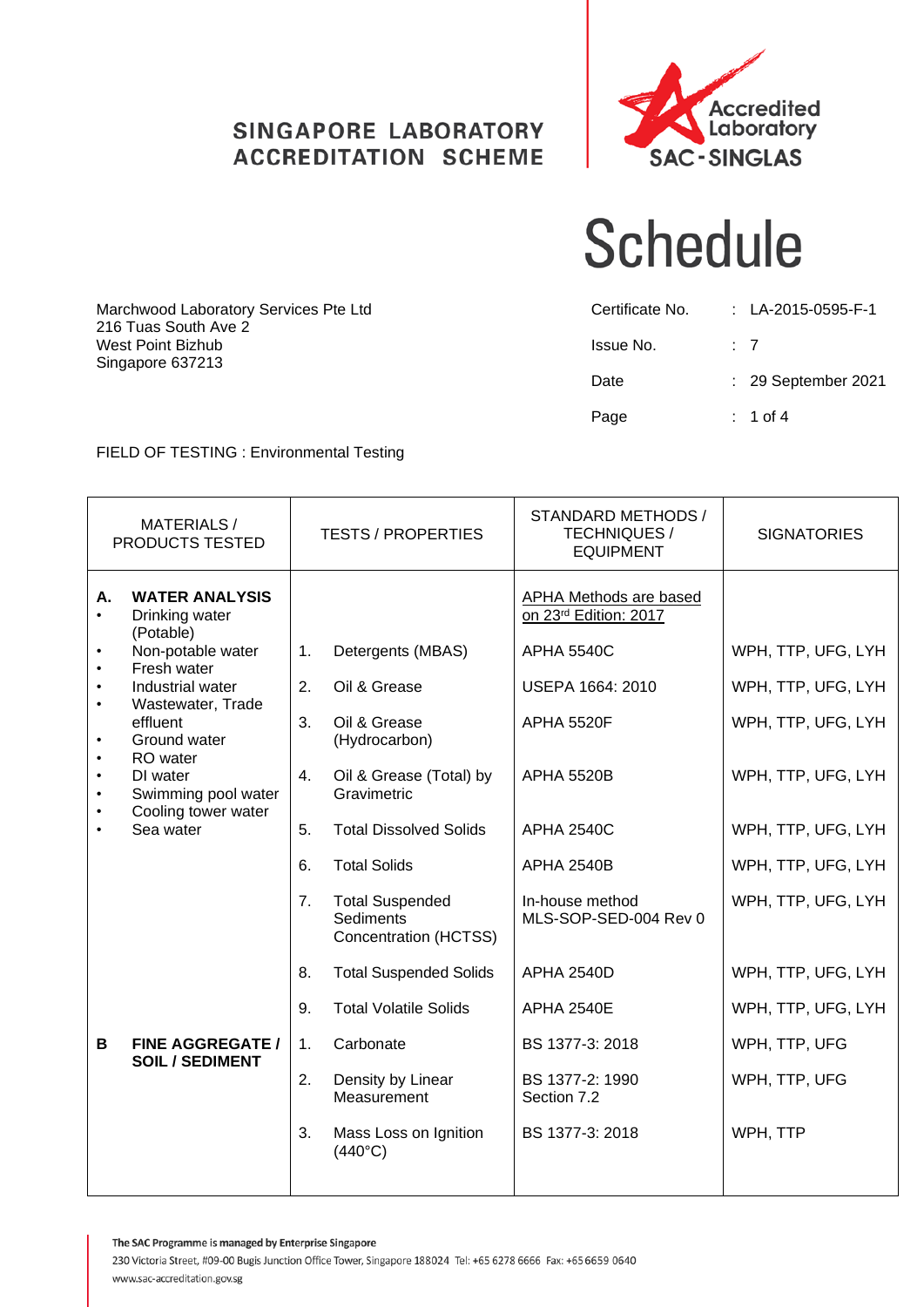



Certificate No.: LA-2015-0595-F-1 Issue No.: 7

Date : 29 September 2021 Page : 2 of 4

| <b>MATERIALS/</b><br>PRODUCTS TESTED | <b>TESTS / PROPERTIES</b>                                                                                                                                              | STANDARD METHODS /<br><b>TECHNIQUES /</b><br><b>EQUIPMENT</b> | <b>SIGNATORIES</b> |
|--------------------------------------|------------------------------------------------------------------------------------------------------------------------------------------------------------------------|---------------------------------------------------------------|--------------------|
|                                      | Moisture<br>4.                                                                                                                                                         | BS 1377-2: 1990                                               | WPH, TTP           |
|                                      | 5.<br>Oil and Grease                                                                                                                                                   | USEPA 9071B: 1998                                             | WPH, TTP, UFG      |
|                                      | 6.<br>pH                                                                                                                                                               | BS 1377-3: 2018                                               | WPH, TTP           |
| <b>SOURCE EMISSION</b><br>C.         | Sampling and Velocity<br>1.<br><b>Traverse for Stationary</b><br>Sources                                                                                               | <b>USEPA Method 1</b><br>(Apr 2020)                           | WPH, TTY           |
|                                      | 2.<br>Determination of Stack<br>Gas Velocity and<br><b>Volumetric Flow Rate</b>                                                                                        | <b>USEPA Method 2</b><br>(Aug 2017)                           | WPH, TTY           |
|                                      | 3.<br>Determination of Oxygen<br>and Carbon Dioxide<br>Concentrations in<br><b>Emissions From</b><br><b>Stationary Sources</b><br>(Instrumental Analyzer<br>Procedure) | <b>USEPA Method 3A</b><br>(Aug 2017)                          | WPH, TTY           |
|                                      | 4.<br>Determination of<br>Moisture Content in<br><b>Stack Gases</b>                                                                                                    | <b>USEPA Method 4</b><br>(Oct 2020)                           | WPH, TTY           |
|                                      | 5.<br>Determination of<br><b>Particulate Matter</b><br>Emission from<br><b>Stationary Sources</b>                                                                      | <b>USEPA Method 5</b><br>(Jan 2019)                           | WPH, TTY           |
|                                      | 6.<br>Determination of Sulfur<br>Dioxide Emission from<br><b>Stationary Sources by</b><br><b>Gas Analyser</b>                                                          | <b>USEPA Method 6C</b><br>(Aug 2017)                          | WPH, TTY           |
|                                      | 7.<br>Determination of Oxides<br>of Nitrogen Emission<br>from Stationary Sources<br>by Gas Analyser                                                                    | <b>USEPA Method 7E</b><br>(Oct 2020)                          | WPH, TTY           |
|                                      |                                                                                                                                                                        |                                                               |                    |

The SAC Programme is managed by Enterprise Singapore

230 Victoria Street, #09-00 Bugis Junction Office Tower, Singapore 188024 Tel: +65 6278 6666 Fax: +65 6659 0640 www.sac-accreditation.gov.sg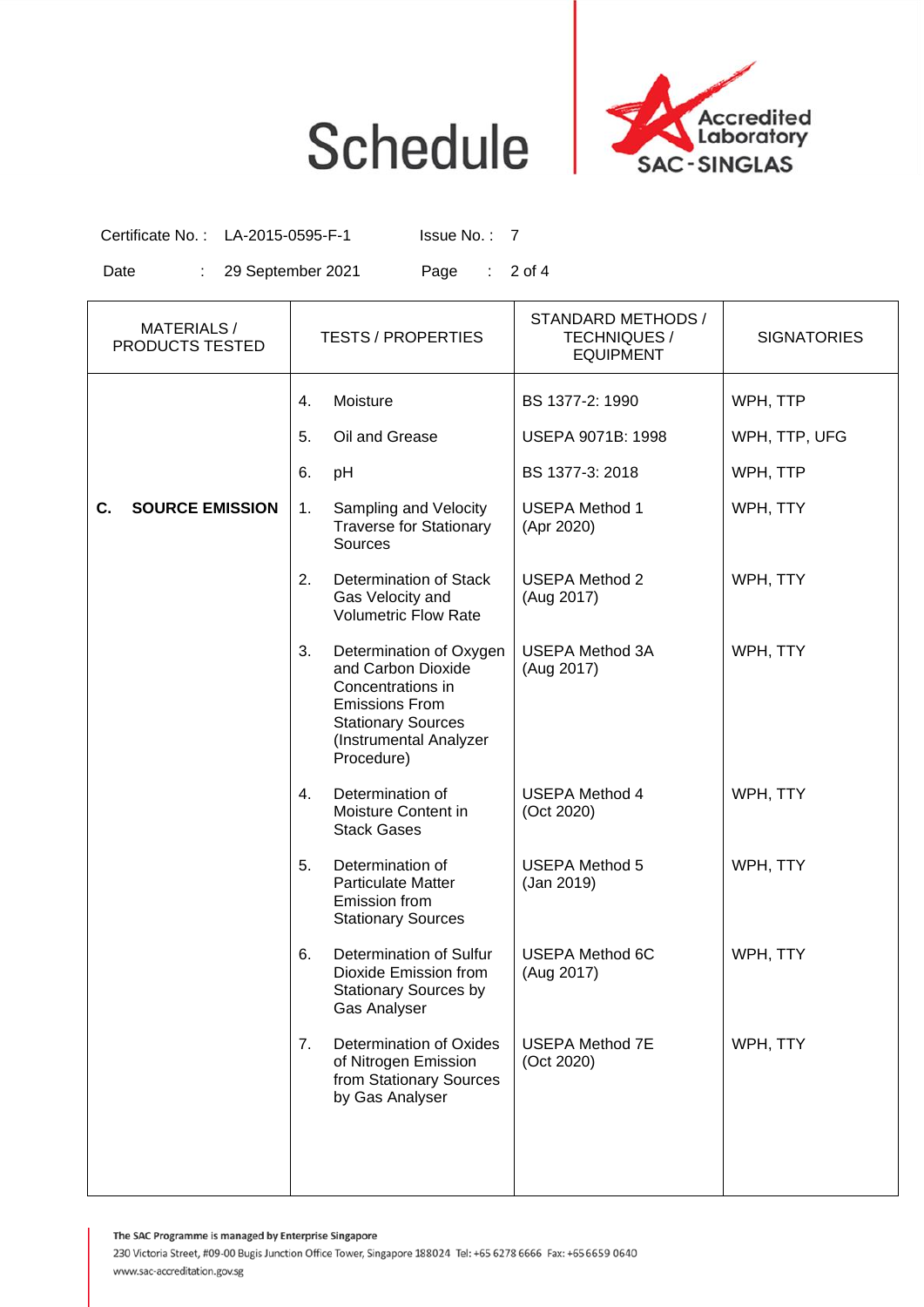## **Schedule**



Certificate No.: LA-2015-0595-F-1 Issue No.: 7

Date : 29 September 2021 Page : 3 of 4

| <b>MATERIALS/</b><br>PRODUCTS TESTED                                                                                                                                                                             | <b>TESTS / PROPERTIES</b>                                                                                                                                                                                                                                                   | STANDARD METHODS /<br><b>TECHNIQUES /</b><br><b>EQUIPMENT</b>                    | <b>SIGNATORIES</b> |
|------------------------------------------------------------------------------------------------------------------------------------------------------------------------------------------------------------------|-----------------------------------------------------------------------------------------------------------------------------------------------------------------------------------------------------------------------------------------------------------------------------|----------------------------------------------------------------------------------|--------------------|
|                                                                                                                                                                                                                  | 8.<br>Determination of Carbon<br>Monoxide Emission from<br><b>Stationary Sources by</b><br>Gas Analyser                                                                                                                                                                     | <b>USEPA Method 10</b><br>(Aug 2017)                                             | WPH, TTY           |
|                                                                                                                                                                                                                  | Sampling for<br>9.<br>Determination of Dioxin<br>and Furan from<br><b>Stationary Sources</b>                                                                                                                                                                                | <b>USEPA Method 23</b><br>(Aug 2017) (Sampling only)                             | WPH, TTY           |
|                                                                                                                                                                                                                  | 10. Determination of<br>Hydrogen Halide and<br><b>Halogen Emissions</b><br>From Stationary<br>Sources Isokinetic<br>Method                                                                                                                                                  | <b>USEPA Method 26a</b><br>(Oct 2020) (Sampling only)                            | WPH, TTY           |
|                                                                                                                                                                                                                  | <b>Determination of Metals</b><br>11.<br><b>Emissions From</b><br><b>Stationary Sources</b>                                                                                                                                                                                 | <b>USEPA Method 29</b><br>(Aug 2017) (Sampling only)                             | WPH, TTY           |
| <b>WATER SAMPLING</b><br>D.<br>Drinking water<br>$\bullet$<br>(Potable)<br>Non-potable water<br>Fresh water<br>Industrial water<br>Wastewater, Trade<br>$\bullet$<br><b>Effluent</b><br>Ground water<br>RO water | 1.<br>In-situ Measurements:<br>Conductivity<br>$\bullet$<br>Dissolved Oxygen (DO)<br>$\bullet$<br><b>Oxidation Reduction</b><br>$\bullet$<br>pH<br>$\bullet$<br>Potential (ORP)<br>$\bullet$<br>Salinity<br>$\bullet$<br>Temperature<br>$\bullet$<br>Turbidity<br>$\bullet$ | In-house method<br>MLS-SOP-ES-004 Rev 3<br>(using Multi-parameter<br>Instrument) | WPH, TTY           |
| DI water<br>Swimming pool water<br>Cooling tower water<br>Sea water                                                                                                                                              | 2.<br>Sampling of Ground<br><b>Water Samples</b>                                                                                                                                                                                                                            | In-house method<br>MLS-SOP-ES-023 Rev 1<br>(adapted from ISO<br>5667-11)         | WPH, TTY           |
|                                                                                                                                                                                                                  | 3.<br>Sampling of Water<br>Samples                                                                                                                                                                                                                                          | In-house method<br>MLS-SOP-ES-001 Rev 4                                          | WPH, TTY           |
|                                                                                                                                                                                                                  | Sampling of Water<br>4.<br>Sample using Remote<br>Autosampler Unit (RAU)                                                                                                                                                                                                    | In-house method<br>MLS-SOP-ES-001 Rev 4                                          | WPH, TTY           |

The SAC Programme is managed by Enterprise Singapore

230 Victoria Street, #09-00 Bugis Junction Office Tower, Singapore 188024 Tel: +65 6278 6666 Fax: +65 6659 0640 www.sac-accreditation.gov.sg